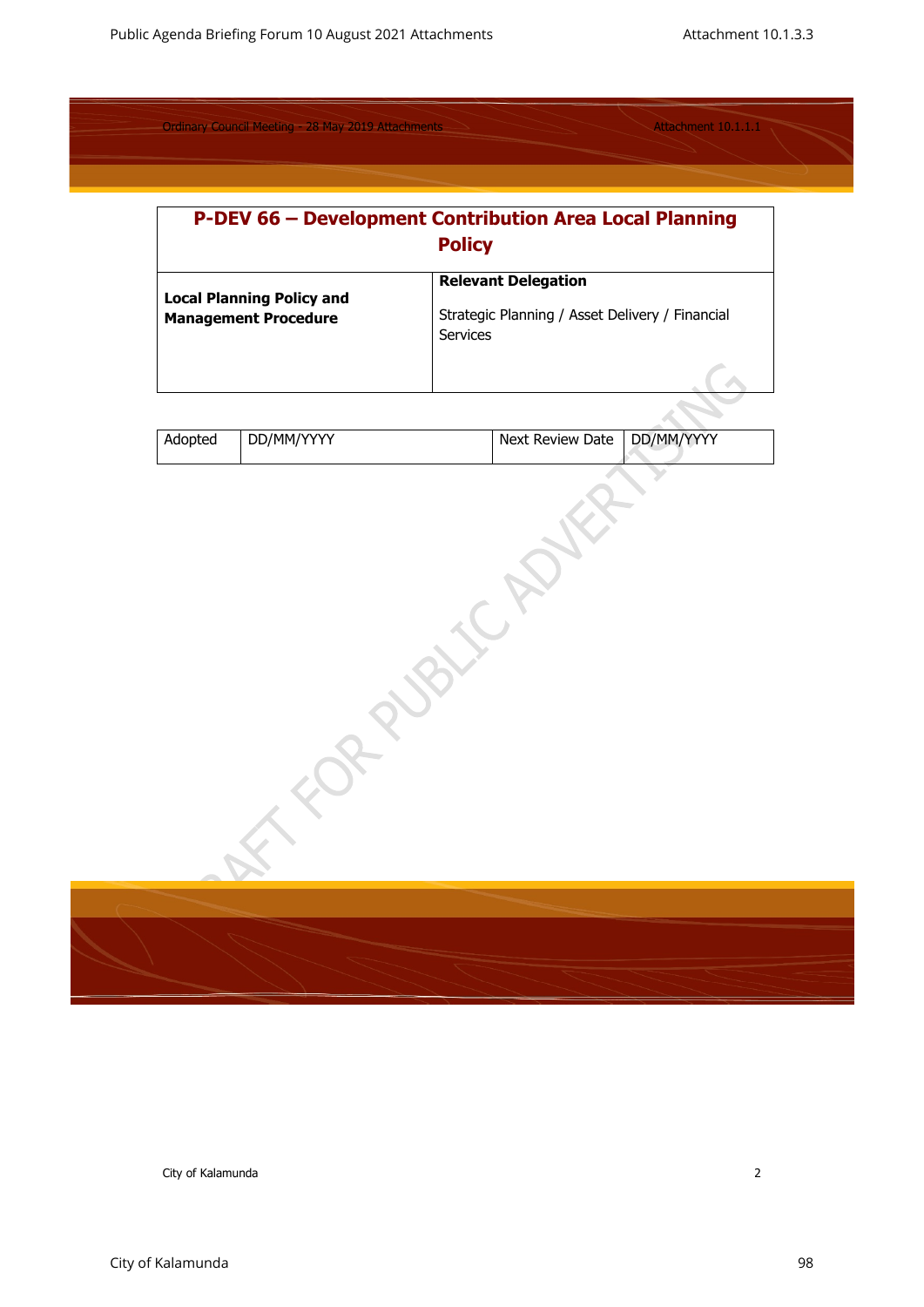# **1. Purpose**

## **1.1 Background and Introduction**

The City of Kalamunda (the City) administers development contribution arrangements for various areas where it has been determined that the City will facilitate the shared provision of certain infrastructure among land owners.

Development Contribution Areas (DCA)s typically involve five phases:

- 1. Establishment of the arrangement
- 2. Assessment of planning proposals for land in the arrangement area
- 3. Collection of contributions
- 4. Expenditure of arrangement funds
- 5. Monitoring/Review of the operation of the arrangement

The principles of this Policy, in addition to relevant State legislation and policies, will guide the City in administering DCAs through these phases.

# **1.2 Application of Policy**

To guide the establishment and operation of City administered DCAs. This Policy applies to all development on land zoned and reserved under the City of Kalamunda Local Planning Scheme No. 3 (the Scheme). The policy will establish a concise and well documented procedure for the establishment and review of DCAs which provides consistent management of DCAs from employees and a defined and transparent process for Council and the community.

## **1.3 Statutory Requirements**

This Policy has been prepared under and in accordance with Schedule 2 of the *Planning and Development (Local Planning Scheme) Regulations 2015* (the Regulations).

## **a) Relationship to Local Planning Scheme No. 3**

This Policy is a local planning policy prepared and adopted pursuant to Part 2 of the Scheme. The Policy augments and is to be read in conjunction with the provisions of the Scheme relating to DCAs.

If there is a conflict between this Policy and the Scheme, then the Scheme shall prevail.

#### **b) Relationship to other state planning / development control policies**

This policy has due regard to and should be read in conjunction with State Planning Policies, of particular relevance to this Policy is State Planning Policy 3.6 'Development Contributions for Infrastructure' (SPP 3.6).

## **1.4 Objectives**

The primary objectives of this Policy are to: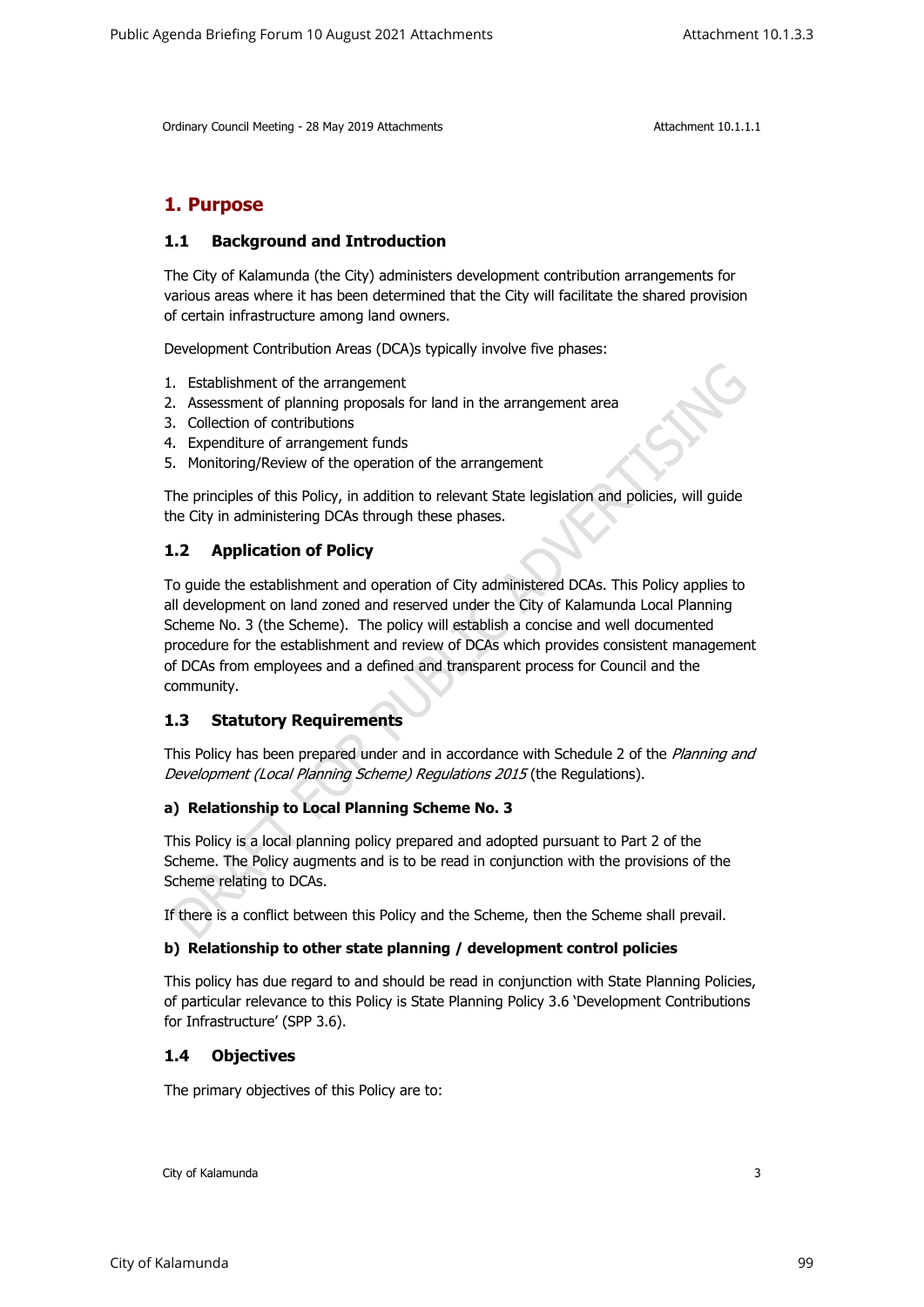- Establish a DCA process that is transparent and understandable for the Council, the City, landowners, developers and the community.
- Establish a DCA process that can be easily implemented and consistently managed by the City.
- Ensure that roles and responsibilities are well defined for the involved disciplines within the City.
- Establish a set of criteria for determining when infrastructure items should be prefunded.

# **2. Policy Statement**

## **2.1 Establishment**

The establishment and preparation of a DCA is to be in accordance with Clause 6.5 of the Scheme and SPP 3.6.

To enable the City to establish a DCA, sufficient information is required to be available within the relevant planning framework. This information may be provided through an appropriate level of detail contained within an approved Scheme Amendment, approved subdivision plan or an approved Structure Plan. The City will not seek to establish a DCA where there is not sufficient information to do so. Sufficient information must be provided to enable the appropriate identification of infrastructure and apportionment of costs amongst a defined precinct.

## **2.2 Assessment**

The assessment of applications for development, and making recommendations on subdivision, shall be undertaken in accordance with Clause 6.5 of the Scheme.

## **2.3 Collection**

The collection of contribution funds shall be undertaken in accordance with Clause 6.5 of the Scheme and the relevant provisions of SPP 3.6. Collection will also be guided by the relevant provisions of the Scheme associated with a particular DCA.

## **2.4 Expenditure**

#### **a) Cell 9 Wattle Grove DCA**

Expenditure of contributions in the Cell 9 Wattle Grove DCA to be undertaken in accordance Schedule 11 of the Scheme and the prevailing Development Contribution Plan Report.

#### **b) Forrestfield / High Wycombe Industrial Area Stage 1 DCA**

Expenditure of contributions in the Forrestfield / High Wycombe Stage 1 Industrial Area to be undertaken in accordance Schedule 12 of the Scheme and the prevailing Development Contribution Plan Report.

#### **c) Future DCAs**

City of Kalamunda 4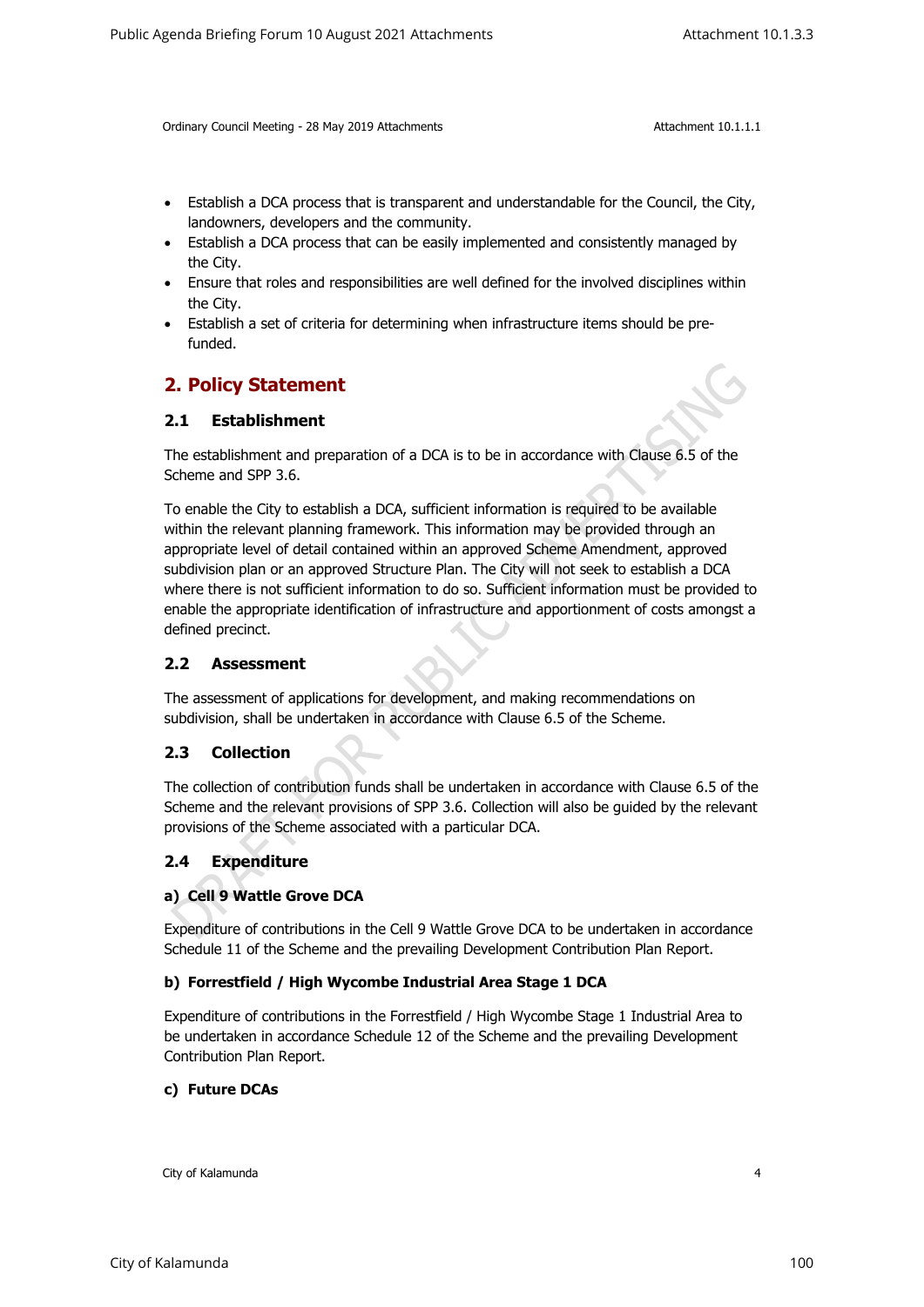Expenditure of contributions for any future DCAs established to be undertaken in accordance with the relevant Schedule adopted into the Scheme and the prevailing Development Contribution Plan Report.

# **2.5 Monitoring / Review**

Within the context of the statutory framework, the following procedure is to be followed when monitoring and reviewing a DCA:

#### **a) Roles and Responsibilities**

#### **Infrastructure Analysis**

The analysis of infrastructure to be delivered within a DCA is the responsibility of the City's Asset Delivery Department (Engineering).

The following actions must be undertaken as part of the infrastructure analysis:

- 1. Establish and document infrastructure items completed to date.
- 2. Establish and document the designs that have been progressed.
- 3. Identify what infrastructure items are outstanding.
- 4. Identify whether infrastructure items are still relevant and required.
- 5. Prepare a scope of works for costs estimates to be independently reviewed (to be undertaken in conjunction with the City's Strategic Planning Team).
- 6. Engage and manage contract for appropriately qualified consultant to undertake costs estimate review in accordance with the City's purchasing terms and conditions.
- 7. Verify and update utility and infrastructure cost estimates.
- 8. Provide required documentation within agreed timeframes.

#### **Land Use and Planning Framework**

Reviewing the land use and planning framework within a DCA is the responsibility of the City's Strategic Planning Department.

The following actions must be undertaken as part of the land use and planning framework review:

- 1. Identify and document the properties that have developed / paid contributions.
- 2. Identify and document the properties that are outstanding for development / contributions.
- 3. Incorporate any relevant Structure Plan amendments into the land use and planning framework.
- 4. Review the priority of work to be delivered based on available funds.
- 5. Provide required documentation within the agreed timeframes.

#### **Financial Inputs**

Reviewing and maintaining the financial inputs for the DCA is the responsibility of the City's Financial Department.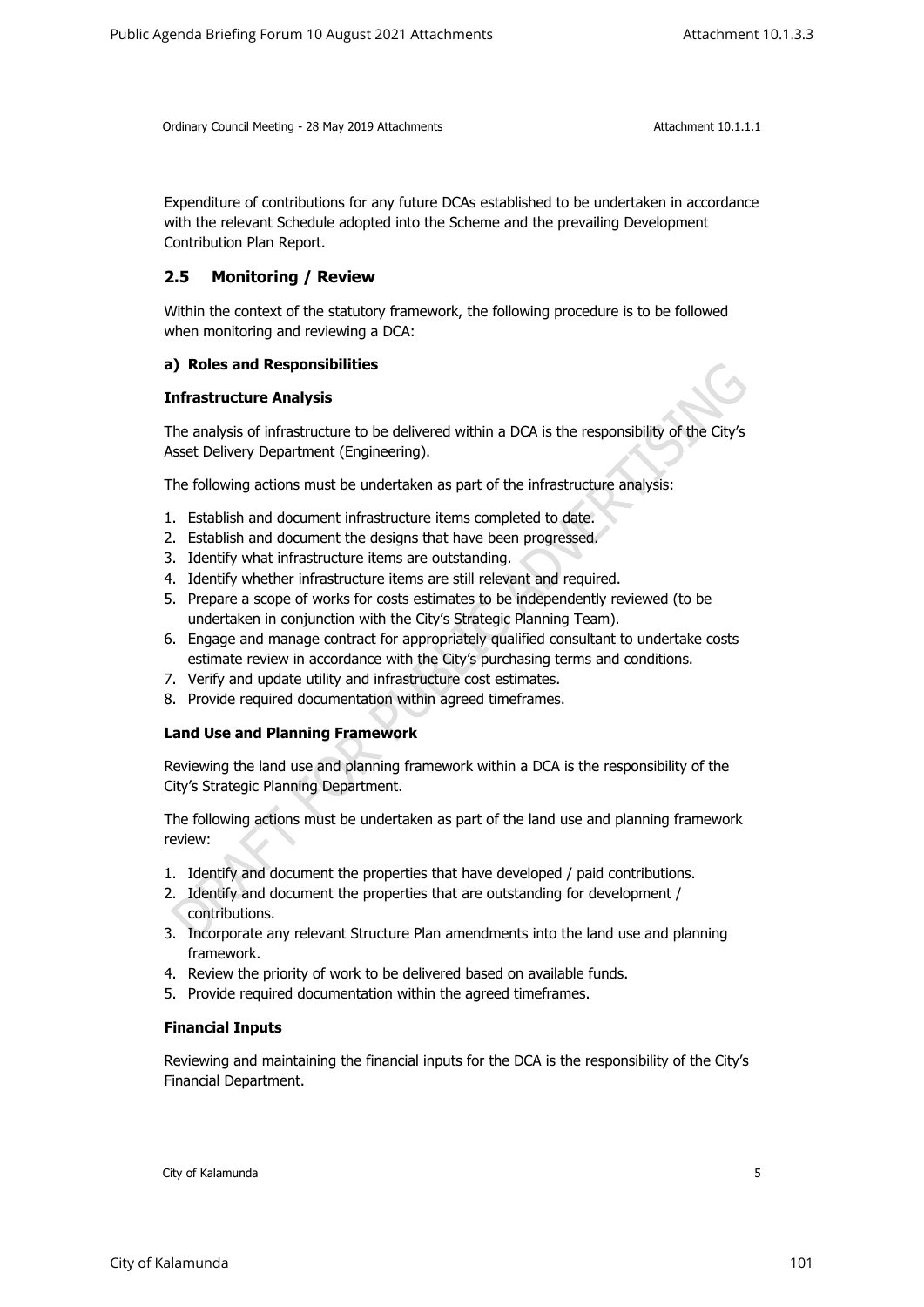The following actions must be undertaken as part of the financial review:

- 1. Upon requests from City's Asset Delivery and Strategic Planning Department, extract data from the City's Financial Information Management System and provide necessary inputs for the annual review including all income and expenditure statements and records.
- 2. Allocate various expenditure including projects management fees according to the agreed classification (i.e. legal, land and construction).
- 3. Process supplier invoices to various projects based on the invoice coding issued by the Asset Delivery and Strategic Planning Department.
- 4. Maintain and reconcile on a monthly basis the relevant bank accounts and provide details about the funds available and expenditure made.
- 5. Provide required documentation within the agreed timeframes.
- 6. Responsible for issuing Development Contribution invoices to landowners and following them up through the City's Standard Debt Collection process.

#### **Land Administration**

The land administration process is the responsibility of the City's Strategic Planning Department. The following actions must be undertaken as part of the land administration process:

- 1. Establish and document the current land acquisition rate through an independent valuer.
- 2. Identify the land acquisitions that have occurred and require updating as result of designs progressing or amendments to the planning framework.
- 3. Verify land information and data.
- 4. Make land area adjustments in accordance with planning framework developments and verification of land information and data.
- 5. Prepare scope of works for an independent land valuation.
	- a. Engage and manage the contract for an appropriately qualified consultant to undertake a land valuation in accordance with the City's purchasing terms and conditions.
- 6. Provide the documentation within the agreed timeframes.

#### **Development Contribution Plan**

The preparation of the Development Contribution Plan (DCP) and associated documentation and reports for each DCA is the responsibility of the City's Strategic Planning Department.

The following actions must be undertaken as part of the preparation of the DCP:

- 1. Incorporate disciplinary inputs into the master spreadsheet for the relevant financial year.
- 2. Incorporate outcomes from the master sheet and relevant disciplinary inputs into the DCP.
- 3. Prepare scope of works for independent peer-review of the City's DCP (where appropriate).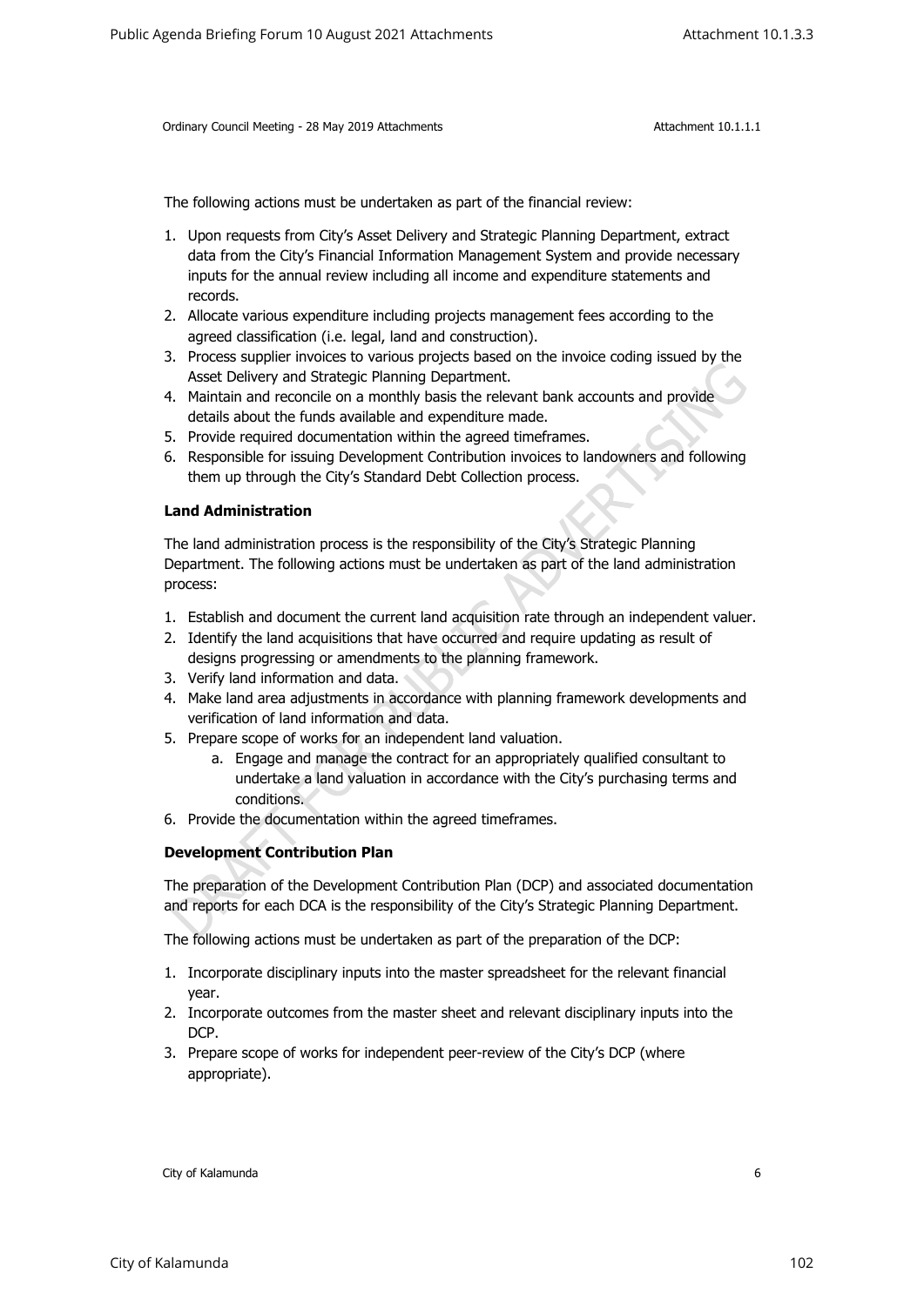- a. Engage and manage the contract of an appropriately qualified consultant to undertake peer-review of the DCP in accordance with the City's purchasing terms and conditions.
- 4. Present the DCP to Council for adoption for the purposes of public advertising.
- 5. Finalise the DCP incorporating inputs from the peer review and advertising process.
- 6. Present the outcomes of public advertising and the final DCP documentation to Council for adoption.
- 7. Prepare the documentation within the agreed timeframes.

#### **b) Monitoring**

The monitoring process is to adhere to the following principles:

- 1. The City will regularly review DCPs utilising independent advice where appropriate. The review of DCPs will be undertaken in accordance with the Roles and Responsibilities as outlined above.
- 2. The commencement of a DCP review should occur every 12 months. The point at which the DCP review should be commenced will be in accordance with one of the following:
	- a. At the end of the financial year;
	- b. Twelve (12) months from date the most recent DCP was adopted by the Council;
	- c. Where there is a significant change in the planning framework (e.g. scheme amendment, structure plan amendment);
	- d. Where there has been a reasonable request for a review by a landowner/s within the DCA; or
	- e. At the stage the final liability to the DCA is paid.
- 3. During the review of a DCP, the City will make the necessary adjustments to the contribution rates to ensure sufficient funds for their completion. Affected land owners will be informed of any adjusted contribution rates and their rights of review.
- 4. In reviewing contribution rates, the City will tally the cost of completed and outstanding shared cost items.

## **c) Reporting**

The reporting process is to adhere to the following considerations and principles:

- 1. For the DCP Report to be compiled, all disciplinary inputs (infrastructure analysis, land use and planning framework, financial and land administration) are required. The DCP Report cannot be presented to Council without these inputs being accurate, relevant and final based on the best available information at the time.
- 2. Once the DCP Report has incorporated the disciplinary inputs and the draft has been finalised, the DCP Report is to be presented to Council for the purpose of public advertising.
- 3. Should Council adopt the DCP Report for the purpose of public advertising, the DCP Report is to be advertised for a period of not less than 28 days in the following manner, including but not limited to:
	- a. Notice in a local newspaper available to the location of the DCA;
	- b. Notice on the City's website and social media platforms; and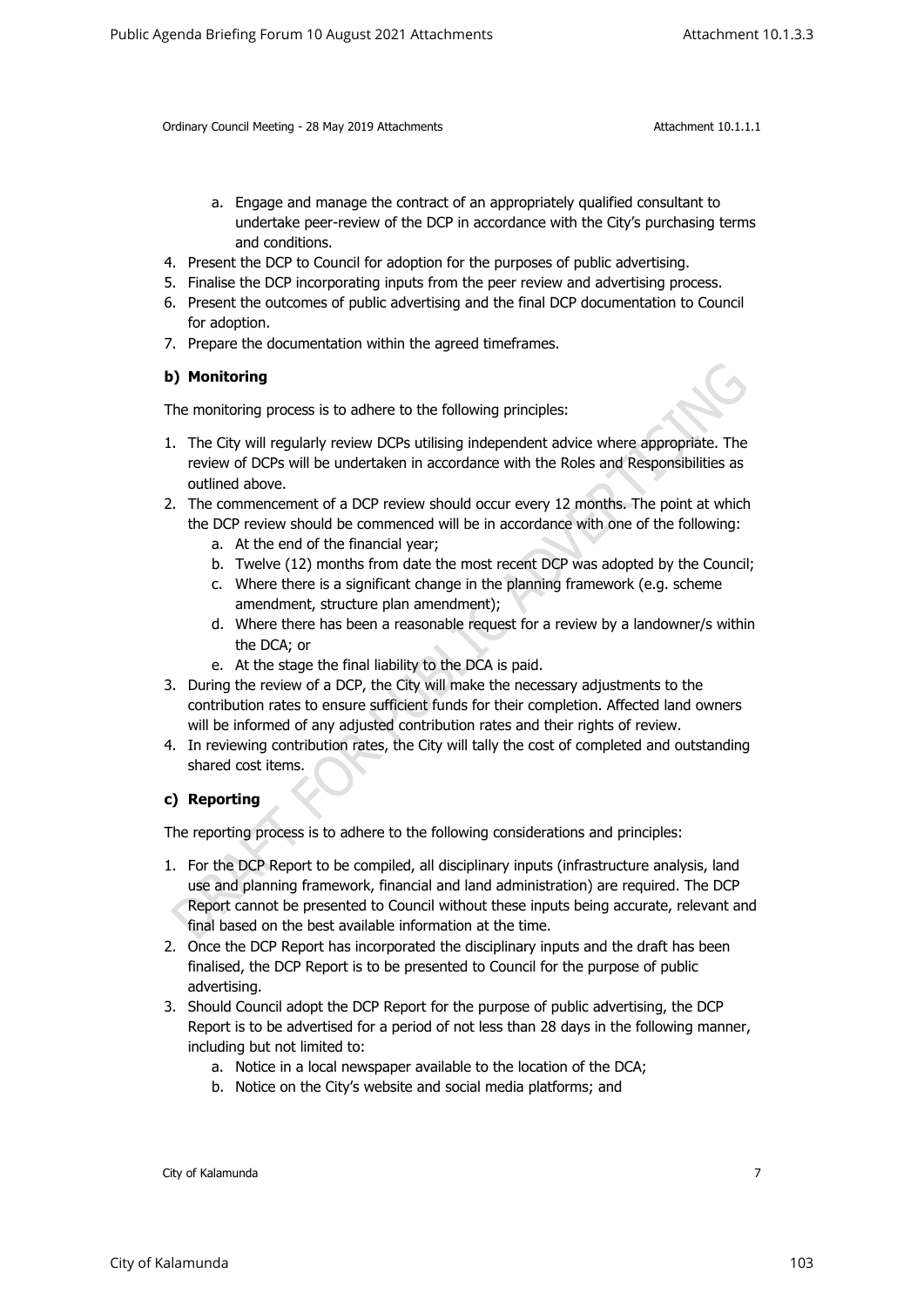- c. Direct mailout to the properties within the DCA that have not yet been developed.
- 4. The Final DCP Report is to incorporate modifications in response to submissions and any peer review where appropriate.
- 5. The Final DCP Report can only be presented to Council for final adoption when the above steps have been completed.

# **2.6 Pre-Funding Infrastructure / Land**

#### **City Pre-Funding Infrastructure / Land**

The Council may resolve to pre-fund infrastructure identified within a DCA in accordance with the following criteria:

- 1. The infrastructure / land must be identified within an approved Structure Plan, approved Scheme Amendment or approved subdivision plan.
- 2. The infrastructure / land must be identified within an approved DCA adopted under the Scheme.
- 3. The infrastructure / land must be identified within an adopted DCP Report.
- 4. The infrastructure / land should address the following key principles:
	- a. The infrastructure / land is essential for facilitating development within the DCA.
	- b. The non-delivery of the infrastructure / land may hinder development within the DCA and /or restrict the ability for the area to be appropriately accessed.
	- c. The infrastructure / land is essential to facilitate the delivery of other infrastructure identified within the DCA.
- 5. A request from a landowner within the DCA for the City to pre-fund infrastructure must be provided through a written submission to the City outlining the merits of the delivery of the pre-funded infrastructure.
- 6. The proposal to pre-fund the infrastructure item should be advertised to landowners within the DCA either as part of the advertising of the annual review of the DCP Report or as a separate item.
- 7. The City has adequate budget funds set aside for pre-funding.

## **Developer Pre-Funding Infrastructure / Land**

Developer pre-funded infrastructure or land occurs where a developer enters into an agreement with the City to pre-fund infrastructure or land with the DCP refunding the developer the costs of infrastructure or land at an agreed point in time.

The applicant requesting the pre-funding of infrastructure must submit the following information for the City's consideration:

- 1. Written submission to the City requesting the infrastructure item be pre-funded.
- 2. Written submissions to the City on the merits of the delivery of pre-funded infrastructure.

Criteria: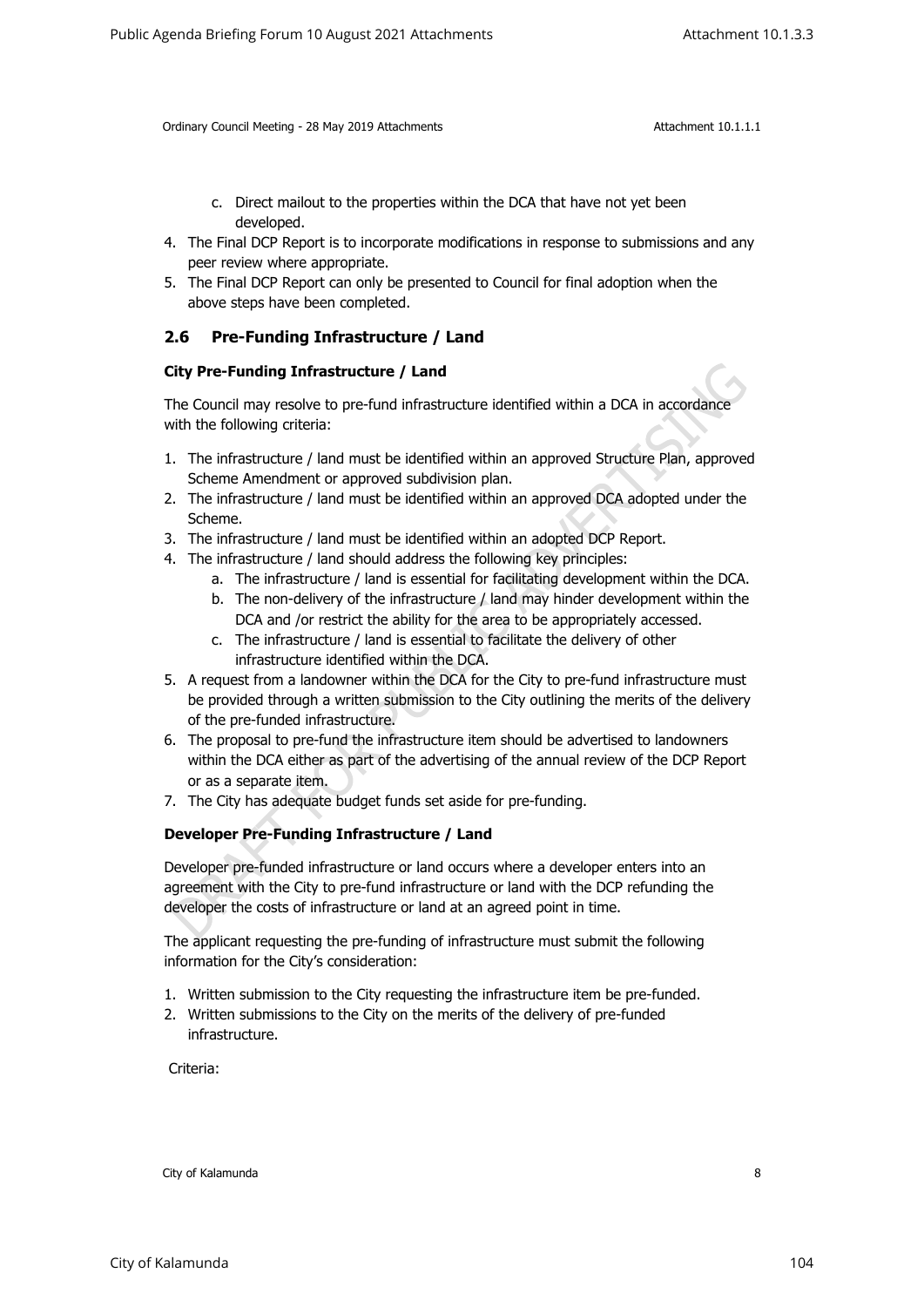- 1. Interest is not payable on pre-funded items unless it is specifically outlined in the DCP within the Scheme.
- 2. The works should be necessary for the progression of an approved subdivision or development.
- 3. The City does not hold sufficient DCA funds to undertake the works and/or has not yet prioritised such works.

Pre-Funding Agreement:

By way of an exchange of letters, the City and the Developer will agree the extent, composition and timing of the infrastructure works to be pre-funded. Once agreed, the works become 'Approved Works'. The Approved Works must be identified sufficiently to ensure the cost and quantities of works in that item can be identified. This is particularly relevant where rates and quantities are involved.

Once the details of the Approved Works are agreed, in principle, between the City and Developer, a Pre-Funding Legal Agreement is to be prepared by the City's solicitor and entered into between the parties.

Acceptance of Works:

The Developer shall ensure the works are:

- 1. Undertaken in a proper and workmanlike manner;
- 2. In accordance with plans and specifications constituting the Approved Works; and
- 3. Completed within the agreed period.

Following written notification from the Developer that the Approved Works are complete, the City will confirm the delivery of the Approved Works to its satisfaction. The City can modify, accept or reject the claim where justified, following review of the standard of works and cost.

Accounting for Recoup:

On acceptance of the Approved Works by the City, the cost of the works shall be credited to the DCP account of the Developer. The balance in this account may be used to offset any cost contribution liabilities owed by the Developer in subsequent / future stages. Any balance owed to the Developer on completion of all subdivision and development owned by the Developer shall be paid to the Developer subject to:

- 1. There being sufficient funds available in the DCA account; and
- 2. Having regard to the Priority of Works by the City for the delivery of outstanding DCA works. If the pre-funded works are not prioritised within the DCP, this credit will be held without interest until such time as the works are prioritised.

# **3. Matters to be considered**

## **3.1 This policy to be given due consideration**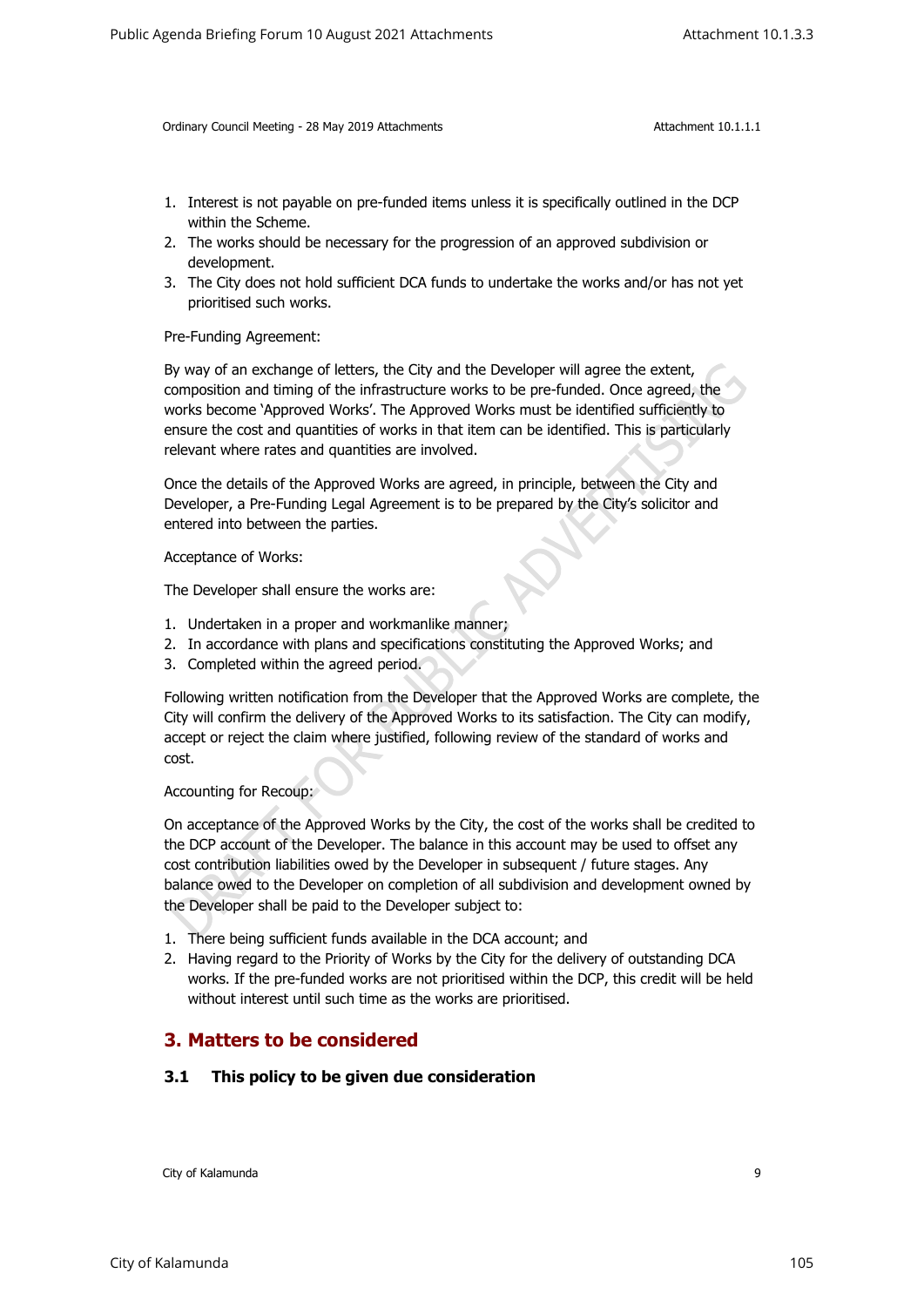The following matters will be given consideration in the application of this policy:

- The provisions relating to DCAs set out in Clause 6.5 of the Scheme;
- The provisions relating to DCAs set out in Schedule 11 and 12 of the Scheme;
- Any adopted Schedule into the Scheme as a result of a new DCA being established;
- The provisions relating to development set out in the Scheme;
- The provisions set out in SPP 3.6; and
- The provisions of any adopted Structure Plan which relates to a DCA and any amendments made to a relevant Structure Plan.

# **4. Definitions**

**'Development Contribution Area'** means an area shown on the City's Local Planning Scheme No.3 map as DCA with a number and included in Schedule 11 or 12 of the Scheme.

**'Development Contribution Plan'** means a development contribution plan prepared in accordance with the provisions of SPP 3.6 and the provisions of Clause 6.5 of the Scheme (as incorporated in Schedule 11 and 12 to the Scheme).

**'Development Contribution Plan Report'** means a report prepared and distributed in accordance with clause 6.5.10 of the Scheme.

**'Infrastructure'** means the standard infrastructure items (services and facilities set out in appendix 1 of SPP 3.6) and community infrastructure, including recreational facilities; community centres; child care and after school centres; libraries and cultural facilities and such other infrastructure, services and facilities for which development contributions may reasonably be required having regard to the objectives, scope and provisions of SPP 3.6. Attachment Controller City of Kalamunda 10 Public Agents 2021 Attachment 10.1.3.3<br>
Collery Court Presium - 20 Mer 2018 Attachments<br>
The following matters will be given constituted in the application of this process.<br>
The p

**'Infrastructure Costs'** means such costs as are reasonably incurred for the acquisition and construction of infrastructure